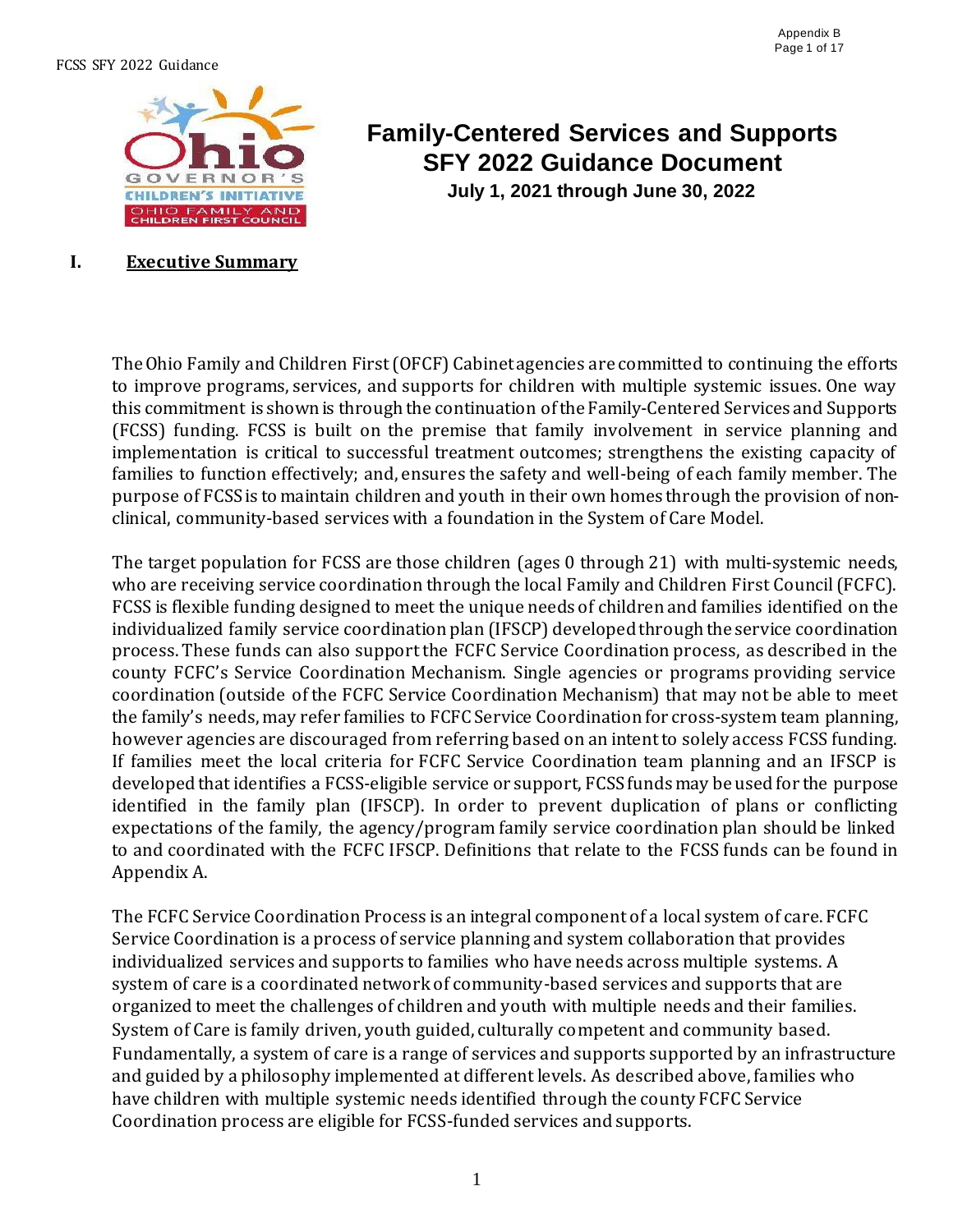#### Appendix B

FCSS SFY 2022 Guidance **Page 2 of 17** It is critical that youth and family voice is present not only during their own individual planning meetings, but also at policy making levels. To support this, Ohio worked with National Alliance on Mental Illness of Ohio (NAMI Ohio) to enhance youth and family inclusion and voice. As part of a Substance Abuse and Mental Health Services Administration (SAMHSA) System of Care Grant, a Youth and Young Adult Advisory Council (Youth*MOVE* Ohio) and a Family Advisory Council were formed to enhance youth and family voice throughout the state. The Youth and Young Adult Advisory Council established an Ohio chapter of the national Youth*MOVE* organization. In doing so, Youth*MOVE* Ohio will continually be seeking partners to establish local chapters of Youth*MOVE*  across Ohio.

Another System of Care effort is the Parent Advocacy Connection (PAC). PAC is a grassroots organization of trained advocates who reflect the cultural and ethnic make-up of the families they serve. PAC seeks to empower, educate, encourage, and equip families to partner with professionals as they navigate the child serving systems in Ohio. PAC operates throughout Ohio assisting parents whose children are involved in the county FCFC Service Coordination Process. All families accessing FCFC Service Coordination have access to advocacy services through PAC. PAC is overseen by the NAMI Ohio and is funded by Ohio Department of Mental Health and Addiction Services (OhioMHAS), Ohio Department of Job and Family Services (ODJFS), and Ohio Department of Youth Services (ODYS).

## **II. FCSS Guidelines and Requirements**

To access FCSS funding, FCFCs must assure the service coordination components in this section are in place for the current state fiscal year. County FCFCsmust submit for approvalanycounty Service Coordination Mechanisms that have been revised or updated since their last approval within 10 working days of the county FCFC's approval of the revised document. The most current county SCM will be posted for the county on the OFCF website. Counties should sendanyrevisions of the county Service Coordination Mechanism their respective OFCF Regional Coordinator.

The following service coordination components must remain in place:

- 1. Access to FCFC Service Coordination Process is available to children and youth (0 through 21) with multi-systemic needs (i.e., child is not necessarily involved in two or more systems, but child's needs involve more than one system).
- 2. Clear referral process is established that can be accessed by youth, families and agencies.
- 3. Youth /Families are expected and encouraged to fully participate in all service coordination plan meetings.
- 4. Team meetings are individualized to include appropriate agency/ school staff, and family identified support persons. The teams are reflective of the youth /family needs, in order to assist with the most appropriate individualized family service coordination plan.
- 5. Meetings will take place before non-emergency out-of-home placements and within 10 days of emergency placements.
- 6. Issues pertaining to confidentiality, least restrictive environment and cultural sensitivity are addressed in all phases of the service coordination process.
- 7. A standardized process is used to assess the needs and strengths of the youth/family.
- 8. An individual, approved by the youth /family, is designated to track the progress of the plan, schedule reviews, and facilitate the service coordination plan meetings.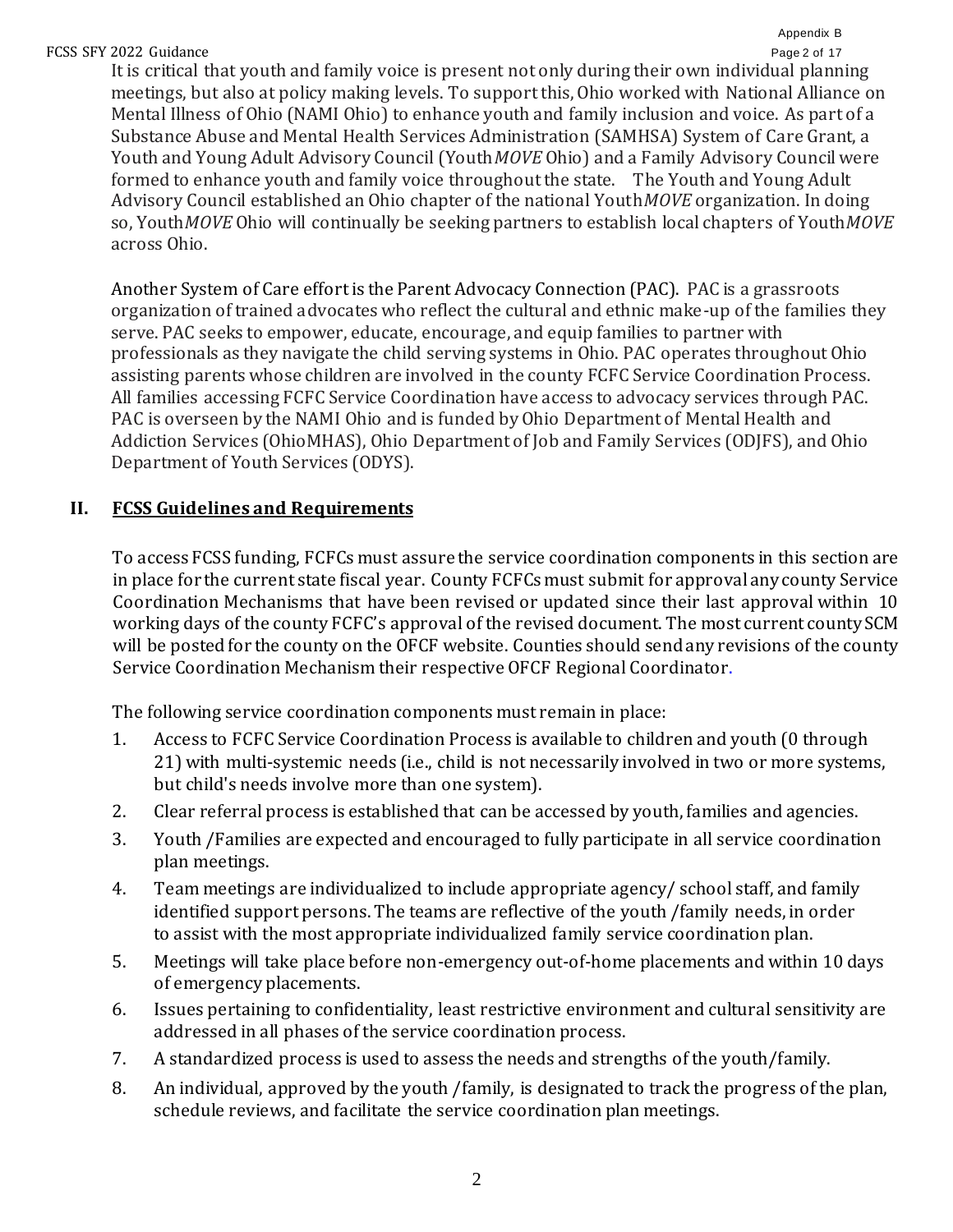#### FCSS SFY 2022 Guidance **Page 3 of 17**

- 9. Individualized Family Service Coordination Plans are developed for and with each youth/family.
- 10. Individualized safety plan/programming with clear delineated strategies is developed for and with each youth /family.
- 11. Individualized crisis response plan detailing options for preventing known short-term crisis situations based on family need.
- 12. A dispute resolution process is available that can be accessed by youth parents and agencies.
- 13. Youth /Families may invite a family advocate, mentor, or support person to participate in service coordination plan meetings.
	- a. When using FCSS funds on behalf of a family connected to FCFC Service Coordination, parent peer support must be offered to families. When access is not possible, please inform your OFCF Regional Coordinator (contact information available in Section VI of this guidance).
	- b. In an effort to support counties, FCSS funds a statewide network of parent peer support through the Parent Advocacy Connection (PAC) that NAMI Ohio oversees. Refer to Section VI of this guidance for PAC contact information. Communities may choose to provide parent peer support partners through PAC or through other local advocacy networks.

## **III. Fiscal Guidelines and Requirements**

i. Sources and amount of funds

FCSS funds are a combination of federal child welfare dollars (Social Security Act Title IV-B funds) from ODJFS (75%) and state general revenue funds from the OhioMHAS, ODYS, and Ohio Department of Developmental Disabilities (DODD) (25%).

## ii. Official name and number for auditors

The official name of these funds is "Family-Centered Services and Supports" (FCSS). The funds are a combination of child welfare dollars, Social Security Act Title IV-B Funds, Part 1 CFDA #93.645 & Part 2 CFDA #93.556 from ODJFS.

iii. Availability of funds

The availability of FCSS funds is contingent on Ohio's annual receipt of Title IV-B funds, which is dependent on federal budget authorization. Please be advised the reimbursement of local FCSS expenses could be delayed should the federal budget not be executed timely. Authorization and disbursement of federal funds is based on the federal fiscal year of October 1st through September 30th.

The availability of State funds is subject to current and future budget directives from the State of Ohio for SFY 2022. The State funds are contingent on the approval of Ohio's Biennial Budget.

## iv. Allocation process

The county FCFC allocations are based on a formula computed by ODJFS consisting of a county base rate, child population demographics and poverty indices. County allocations may be adjusted based on previous FCSS biennium spending or lack thereof. County allocations are rounded to the nearest dollar.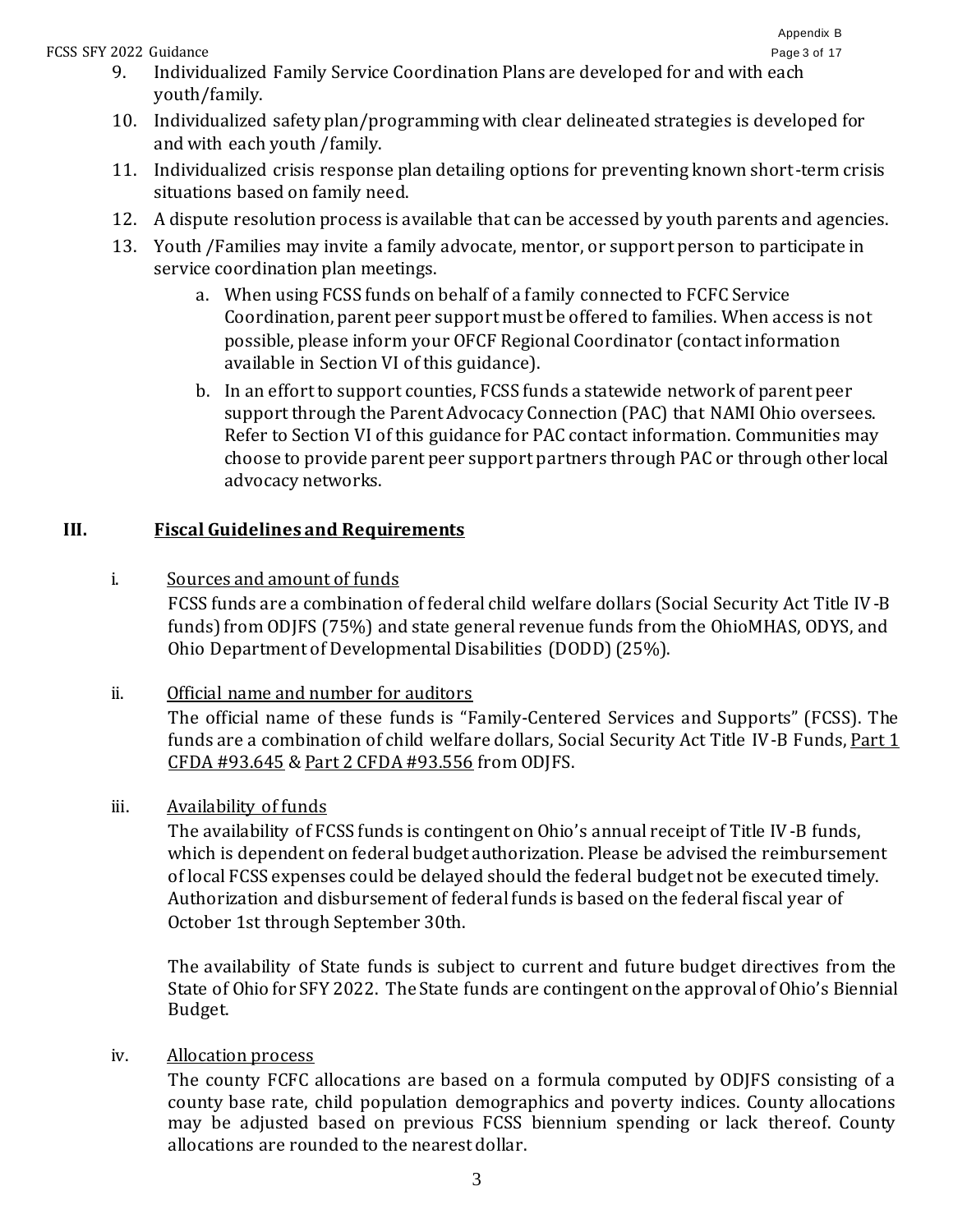In lieu of submitting a formal spending plan, FCFCs must apportion local allocations throughout the state fiscal year to effectively meet the needs of the families and their children receiving FCFC service coordination.

#### v. Local administration and management

FCSS funds will be administered by the county FCFC and its Administrative Agent (AA) on file with OFCF. The local FCFC and its AA must accept the requirements and other conditions outlined in the ODJFS annual agreement.

The FCFC may negotiate and administer any contracts it chooses to awardin connection with the utilization of these funds for services rendered; however, the FCFC must maintain responsibility for oversight of the funds and must submit all appropriate reporting forms to OFCF. Subcontracts remain subject to all requirements that accompany these funds, and as referenced in the county Service Coordination Mechanism and this guidance document.

#### vi. Disbursement process

Upon approval of the annual ODJFS administrative agreement and receipt of the annual funds, the county FCFC will receive a one-time advance payment, equal to up to 25% of the county FCFCs SFY 2022 total allocation amount.

#### viii. Expenditure of funds

All FCSS expenditures must reflect the actual costs of services delivered and must be spent by county FCFCs between July  $1<sup>st</sup>$  and June  $30<sup>th</sup>$  for services delivered between those dates. Expenses can be retroactive to July  $1<sup>st</sup>$ , regardless of when ODJFS annual agreement is executed. Any funds not spent by June  $30<sup>th</sup>$  must be returned to the state, per state regulations. Refer to the ODJFS annual agreement.

*It is important to note that if programming starts in the current fiscal year (by or before June 30th); it is considered a current fiscal year expense (i.e. even if the program continues into the next fiscal year startingJuly 1st). The entireservice must be paid with current fiscal year funds or at least that portion that occurs to June 30th. However, if service does not begin until July 1st or after, then funding for the next fiscal year must be used, even if payment is due in the current fiscal year (before June 30th).*

#### ix. Expenditures allowed and not allowed

There are specific federal restrictions on the use of Title IV-B funds, the primary source of Ohio's FCSS funding. Federal regulations require these dollars to be used for community based services which promote the stability and well-being of children and families. These dollars cannot be used for clinical services or as match for other federally funded programs, including Medicaid. These funds cannot be used to supplant existing funds allocated to support the multiple needs of children and families.

FCSS funds cannot be used to pay for any administrative costs, which include all indirect expenses, such as payroll, fringe, and operating costs of persons not involved in the direct delivery of services, rent, utilities, equipment, construction, renovation, public awareness, professional development, and all other overhead expenses.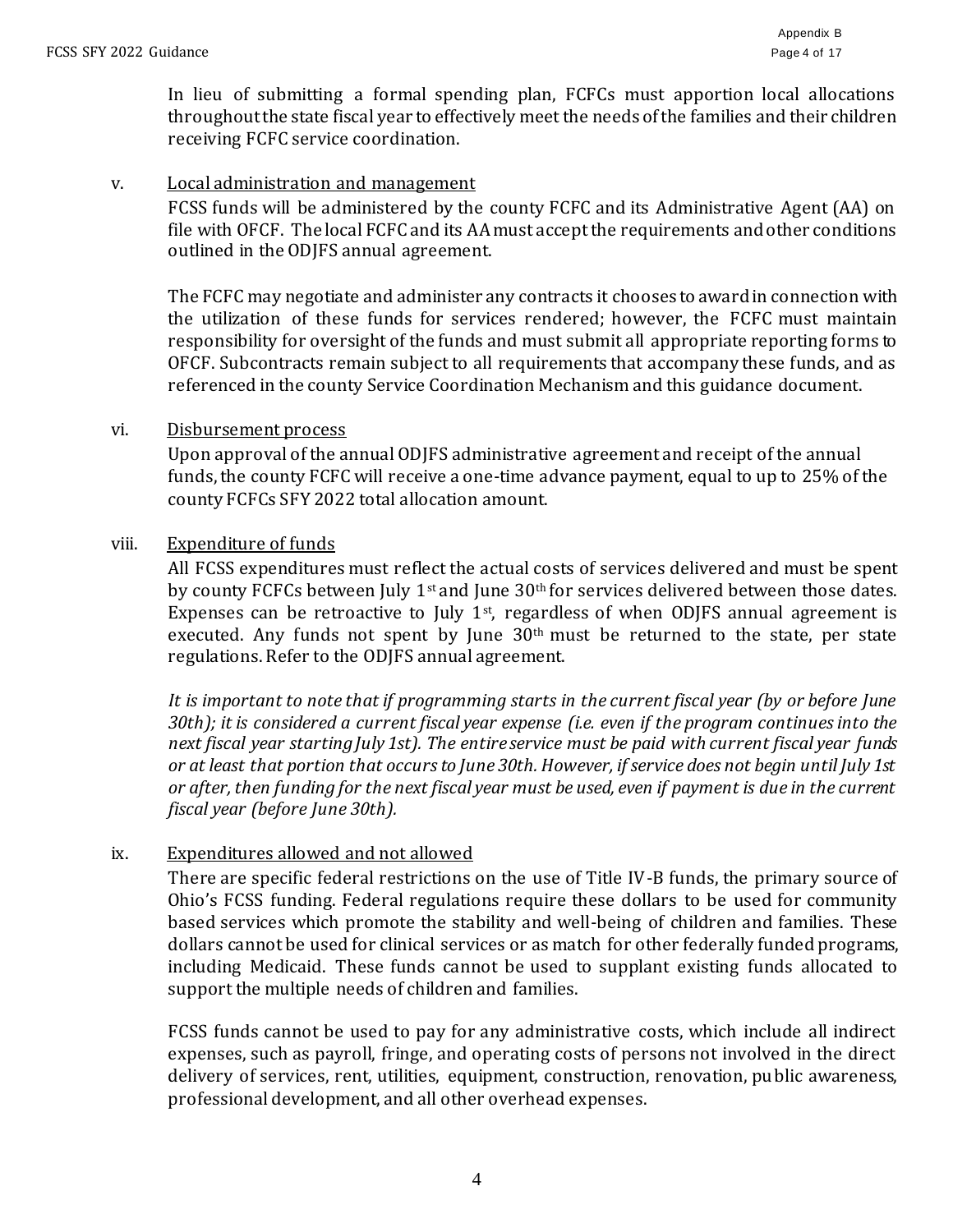FCSS funds can support services and supports for the family while the child is in a medical or psychiatric hospital, as this is not considered to be an out-of-home placement and the family retains custody. The FCSS funds cannot be used to pay for the child's medical or psychiatric hospitalization expenses, as FCSS funds are not allowable for medical/clinical services.

Listed below are examples of allowable family support expenditures when identified on the Individual Family Service Coordination Plan (IFSCP). Please refer to definitions of these categories within Appendix A of this Guidance.

- Non-clinical in-home parent/child coaching;
- Non-clinical parent support groups;
- Parent education;
- Mentoring;
- Respite care (including summer camp);
- Transportation (e.g., Cab/taxi fares, gas vouchers);
- Social/recreational activities;
- Safety and adaptive equipment;
- Structured activities to improve family functioning;
- Parent advocacy; and,
- Service coordination (to utilize the FCSS funding for FCFC service coordination, a unit rate must be established. An example of how to how to calculate a unit rate is included in the ODJFS annual agreement.

Non-allowable expenditures include:

- Services/supports to children in out of home placements and their families;
- Court related expenses;
- Administrative or operating expenses;
- Federal match;
- Clinical interventions (i.e., services, assessments, and clinical case management);
- Medical services and equipment;
- General programs costs (i.e., non-individualized services);
- Food, clothing, shelter, utilities, and/or household expenses;
- Classroom instruction or any required public education cost or responsibility (to include tutoring, school-

based credit recovery, and/or summer school programming); and,

• Family and work-related childcare

Please consult your OFCF regional coordinator for consideration of specialized items needed to participate in activities and supports listed on the IFSCP. In addition, a list of commonly asked questions related to allowable expenses can be found on our website at [https://fcf.ohio.gov/](http://usaspending.gov/)[.](http://www.nwi.pdx.edu/)

x. Reallocation of Funds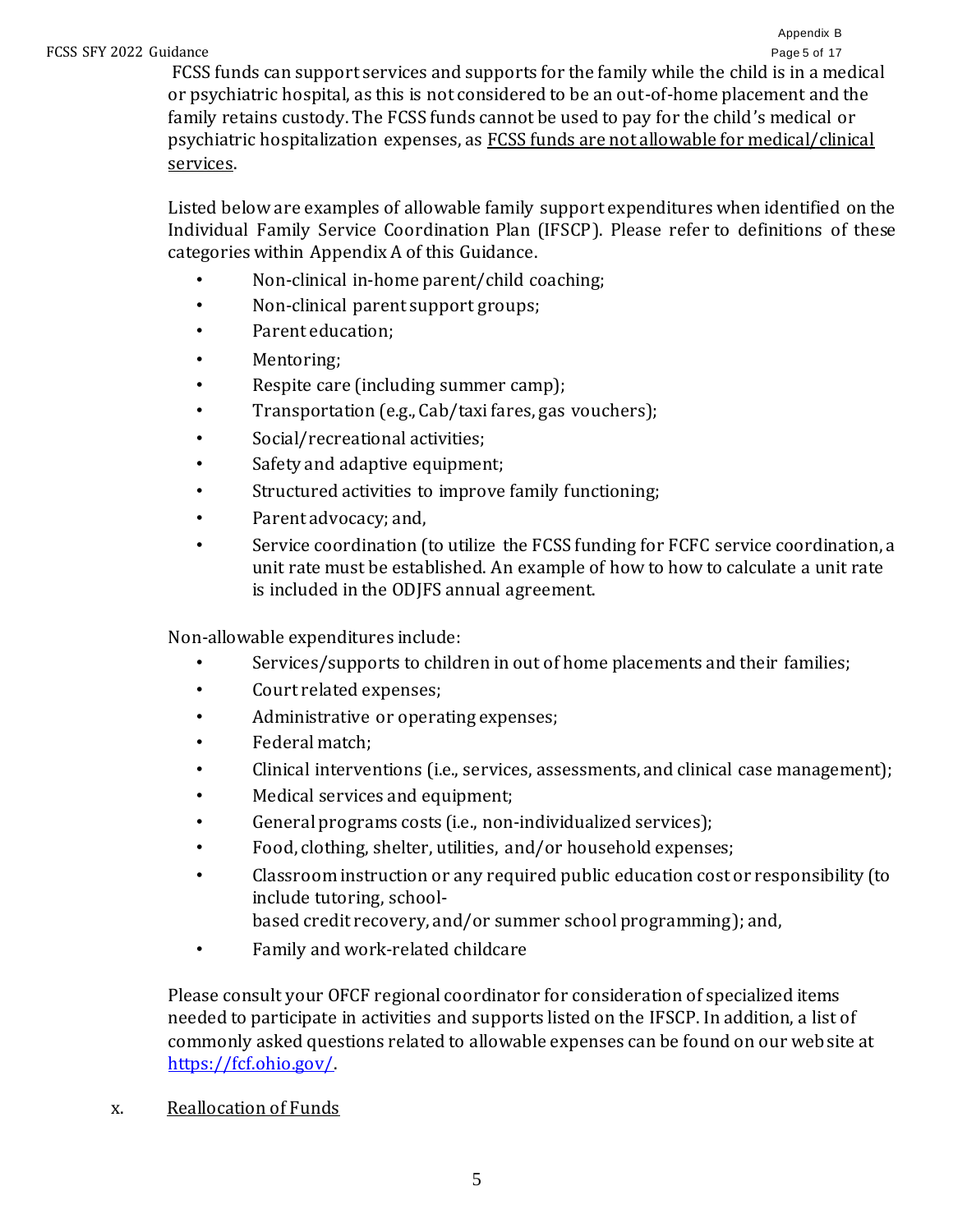Each county FCFC that receives FCSS funds will be required to follow the ODJFS invoice process. Pending formal action of the re-prioritization of funding, funding amounts not anticipated to be expended by June 30<sup>th</sup> may be reallocated to other FCFCs to ensure full utilization of available dollars.

The FCFCmay be asked to project the remaining expenditures based on the existing services that will be provided in the active IFSCP during the fourth quarter of the state fiscal year. Any county that fails to submit regular invoices demonstrating they have provided services equaling at least 50% of their allocation by the fourth quarter of the state fiscal year may receive a reduction in their allocation.

xi. Year end

All services must be provided by <u>June 30</u><sup>th</sup>, and the expenditures of these funds must reflect the actual costs of services delivered. All funds must be spent by FCFC administr ative agents and their contract agencies by June  $30<sup>th</sup>$ , or if not they must be returned to the state, per state regulations.

The final invoice for SFY22 FCSS services and supports must be received by ODJFS State Office by close of business on July 10, 2021

xii. Return of unspent funds

Any funds drawn down but not spent by June 30, 2021 must be returned to the state by July 31, 2022 in compliance with state regulations.

xiii. Fiscal questions

All fiscal questions should be directed to: [OFCF@jfs.ohio.gov](mailto:OFCF@jfs.ohio.gov)

### **IV. Reporting and Evaluation**

Use of these funds is intended to promote results-based interventions while limiting administrative burden to the FCFCs and local community partners. Please submit the reports in the manner indicated in your grant agreements.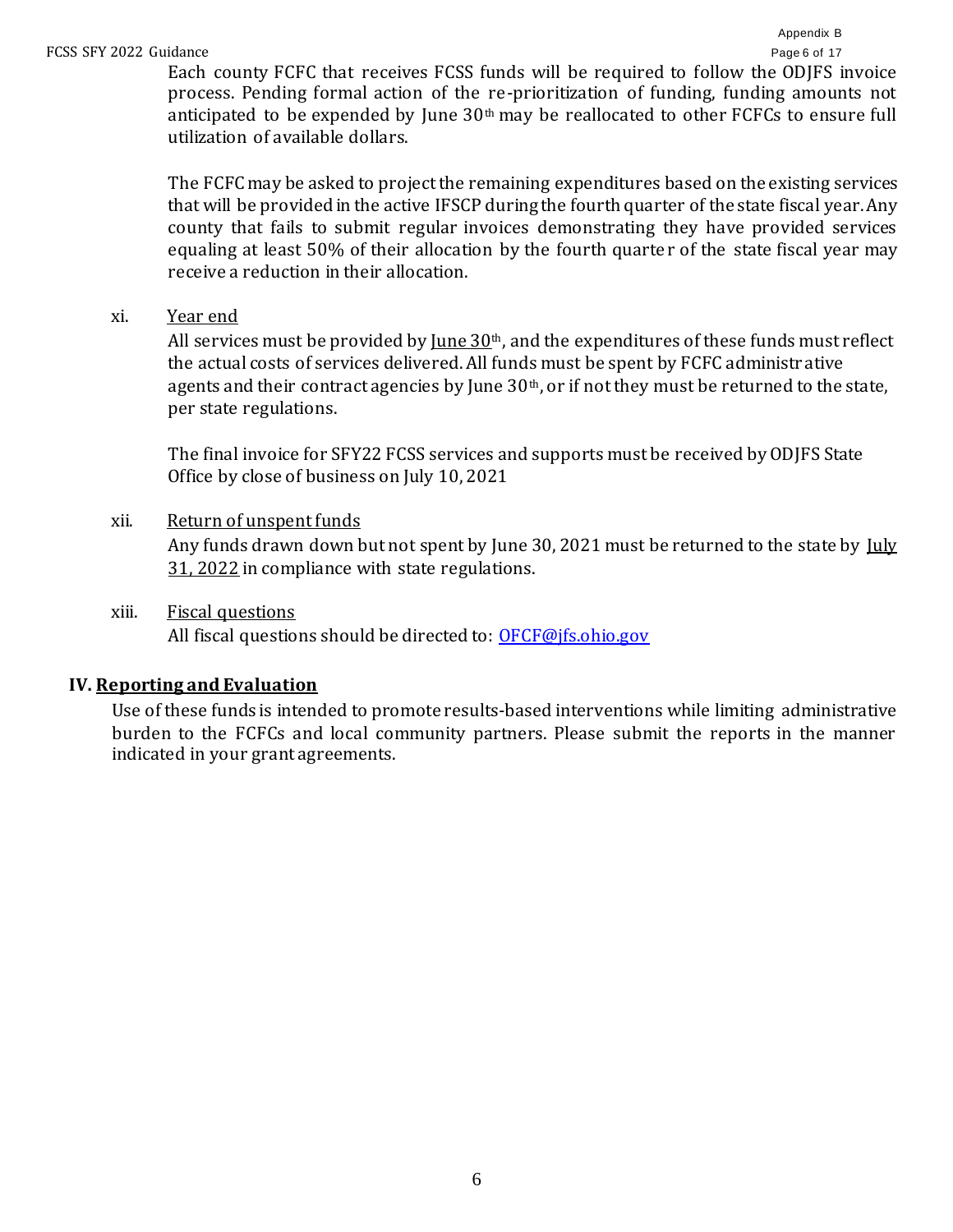## **Appendix A**

## **Family Centered Services and Supports (FCSS) Definitions**

**Administrative expenses** *–* means the payroll and fringe benefits ofpersons who are not providing direct services to youth and families (including supervisors), rent, utilities, postage costs, mileage costs, equipment, construction, renovation, public awareness, professional development, and all other indirect or overhead expenses for direct and indirect staff. Administrative expenses include services purchased from non-governmental entities, forwhich procurementmust be compensated on auniform fee-for service basis. SOC funds cannot be used to pay for any administrative expenses. (Note- FCFC service coordination is considered a direct service and, therefore, not considered to be administrative)

**Camp –** includes day camp or overnight camp. Overnight camp is limited to 6 days per year per child, however, there is no limit for day camp. FCSS can be used to support non-therapeutic structured camp activities designed to provide respite and improve social and emotional functioning.

**Child with multi-systemic needs –** a child who has needs in two or more of the following service systems (but need not be enrolled or receiving services from either or both systems): substance abuse, child welfare, job and family services (i.e., public assistance), education, juvenile justice, mental health, developmental disabilities. In order to utilize FCSS funding, children/families must receive service coo rdination through the county Families and Children First Council.

**Confidentiality** is what the FCFC SC team must do to keep information about the child and the child's family private and protected. Only those with an authorized need to know should have access to protected information. Information cannot be shared with a third party without the written consent (i.e., a release form) of a parent or legal custodian or without a clear legal reason.

**Cultural Sensitivity** refers to the demonstration of respect for and building on the values, preferences, beliefs, culture, and identity of the child/youth and family, and their community. Culture comes in many shapes and sizes. It is not limited to race and ethnicity. Culture includes areas such as politics, family dynamics, history, faith, and lifestyle. The family SC Plan must be designed to build on the particular strengths of family members, and on the assets and resources of their community and culture.

**Dispute Resolution –** as defined in ORC 121.37I; also, further defined in ORC 121.38 and 121.381.

**Evidence-based Practice** – approach has compelling evidence of effectiveness. Program designers can attribute participant success to the program itself and have evidence that the approach will work for others in different environments.

**Family and Children First Council (FCFC)** – the local FCFC in each county as defined in the ORC 121.37(B).

**FCFC Service Coordination -** a collaborative, coordinated, cross-system team planning process implemented to address the needs of families with multiple and complex problems. The process is familyfocused and strengths-based and is responsive to the culture, race and ethnicity of the family. It results in a unique set of community services and natural supports individualized for the child and family and based on the child and family's perceptions of their strengths and needs to achieve a positive set of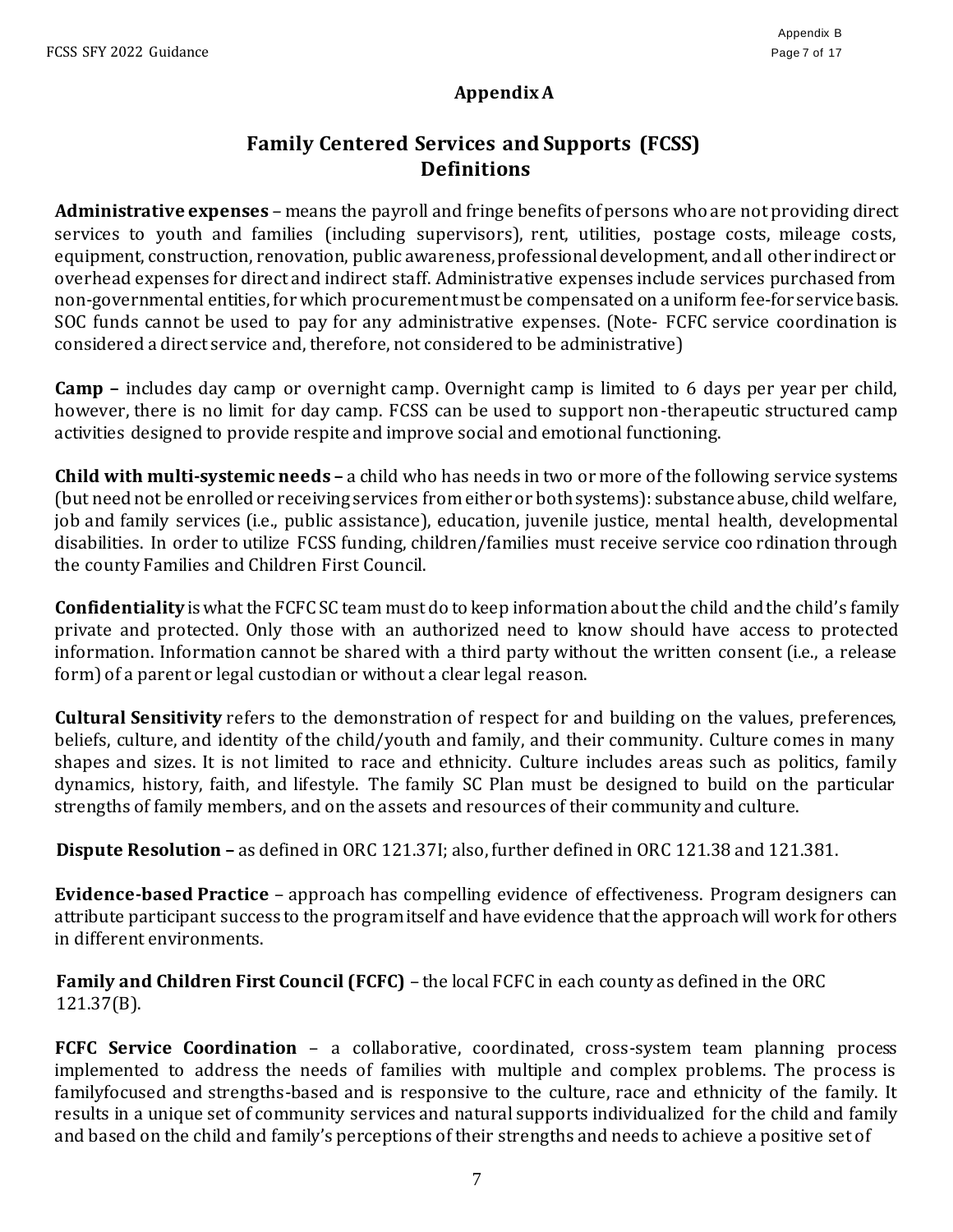#### FCSS SFY 2022 Guidance **Page 8 of 17**

outcomes. The purpose of service coordination is to provide a venue for families to meet the need for services and supports across multiple systems which may not have been adequately addressed within traditional agency systems.

The FCFC Service Coordination Process referenced in this document must be developed and implemented by the local Family and Children First Council. FCFC Service Coordination must meet all the statutory requirements found in ORC 121.37; must follow the OFCF Service Coordination Guidance; and must be locally described in each county Family and Children First Council's Service Coordination Mechanism. A council may enter into a contract with a local agency or entity to fulfill its responsibilities per ORC 121.37, but the council remains responsible for compliance with ORC 121.37, Ohio Family and Children First Service Coordination Guidance, the county council Service Coordination Mechanism and all monitoring, fiscal and reporting requirements described in this document for any FCSS funds expended. Administrative costs of FCFCs and/or contract agencies are not allowable FCSS expenditures.

### **Indirect expenses** – see administrative expenses.

**Individual Family Service Coordination Plan (IFSCP) –** The individual family service coordination plan is a unique written family plan developed with the participation of a family that is accepted into the FCFC Service Coordination Process. The IFSCP for a family is based on the results of the family strengths and needs assessment that was completed with family participation, voice and choice. Each family plan must identify the family's needs that were discovered through the strengths and needs assessmentprocess. The family plan must also identify the services, supports, activities, objectives, timelines, and responsible parties asdetermined by the family team to address the identified needs ofthe family. The required service coordination process and components are described in ORC 121.37, the Service Coordination Mechanism Guidance, ([https://www.fcf.ohio.gov/Coordinating-Services/Service-Coordination-Mechanism-Matrix](http://www.nwi.pdx.edu/)[\) a](http://www.wraparoundohio.org/)nd the county FCFC Service Coordination Mechanism. This service coordination process, including the individual family plan development, process and outcomes, must be monitored by the FCFC.

Service coordination family plans and processes developed and used by individual agencies or entities, other than council's, do not qualify for FCSSfunding. If an FCFC has elected, by full council vote, to contract with another agency or entity to fulfill its service coordination requirements per ORC 121.37 and as described in the county council Service Coordination Mechanism, the contracted entity could access these funds through the FCFC for use as described in this guidance. The FCFC is required to monitor compliance, progress, and outcomes of the service coordination process as provided by the contracted agency; and is responsible for all fiscal and programmatic reporting required by OFCF and the Ohio Department of Mental Health and Addiction Services.

**Least Restrictive Environment** refers to the type of setting in which a child is placed or resides. Law and practice dictate that children be placed in the least restrictive setting. Least restrictive to most restrictive is considered to be as follows:

- ➢ Home of Biological Parent (least)
- ➢ Home of Relative
- ➢ Family Foster Home
- ➢ Therapeutic Foster Home
- ➢ Group Home
- ➢ Residential Facility
- ➢ Institution or Hospital (most)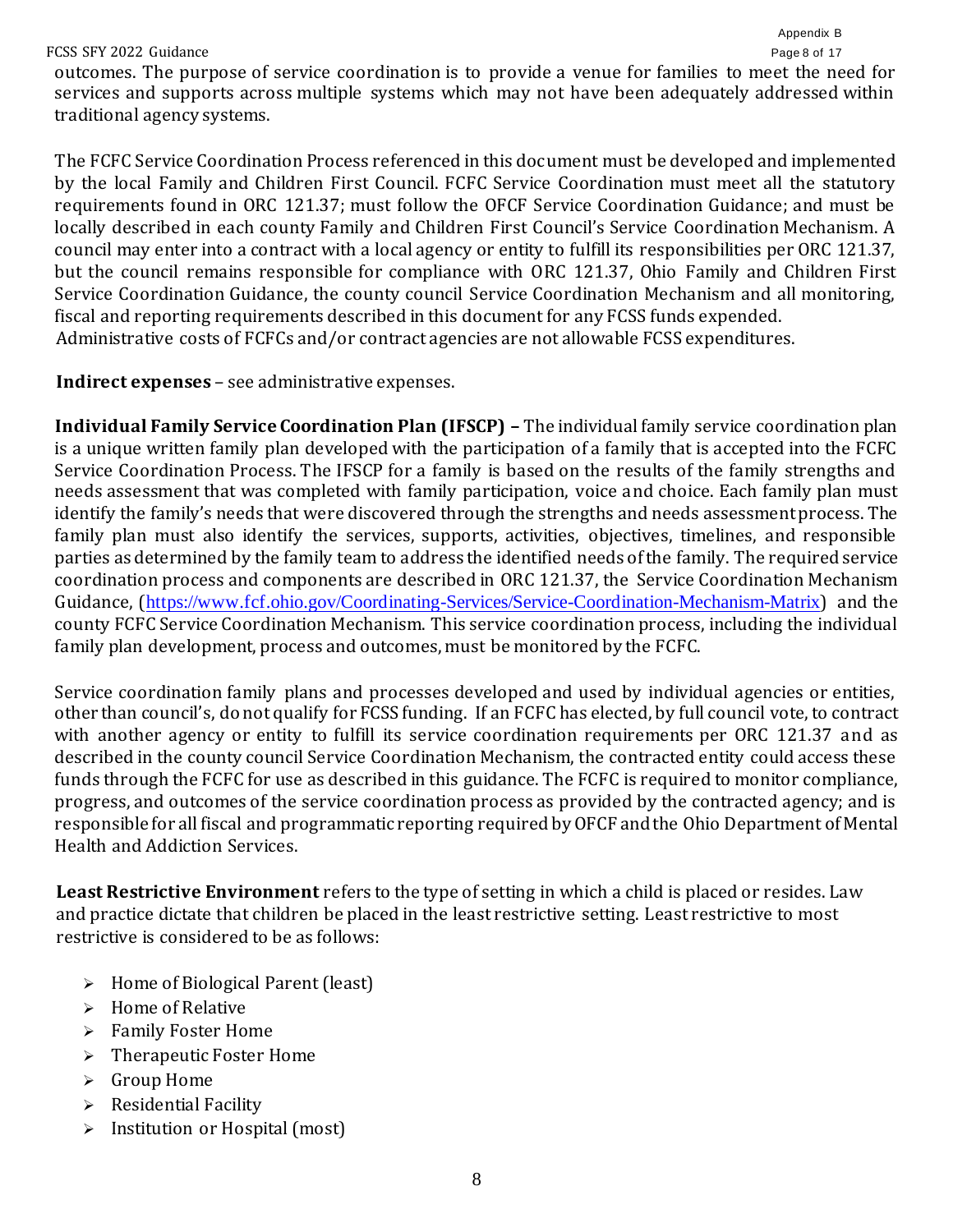FCSS SFY 2022 Guidance **Page 9 of 17** Any child requiring placement outside the family home should be placed in the least restrictive setting which most approximates a family and in which the child's special needs, if any, will be met. The child shall also be placed within reasonable proximity to his or her home, taking into account any special needs of the child.

Appendix B

**Operating expenses** – see administrative expenses.

**Out-of-home placement** – Out-of-home placements occur whenever one or more publicly funded systems place children or adolescents out of their homes, regardless of the reasons for placement, and whether systems are paying for placements or whether or not children are adjudicated by the juvenile court (e.g., to include public-system involvement in service coordination/wraparound team planning that results in a child being placed out of the home). Such placements include detention centers, ICF/MR facilities, residential treatment facilities, local or state correctional facilities, foster care homes, nursing homes, etc. FCSS funds cannot be used to pay for out-of-home placements or supportive services for children placed in out-of-home settings or for their families while they are in out-of-home placement. The new OFCF Flexible Funding Pool Option may be used for out-of-home treatment and/or out-of-home placement expenses ([https://www.fcf.ohio.gov/Initiatives/Flexible-Funding](http://usaspending.gov/)[\).](https://fcf.ohio.gov/) Placement does not include kinship care unless an agency also receives temporary custody, non-clinical respite, medically necessary or psychiatric hospitalization or detention time prior to the 72 hour shelter care/detention hearing.

**Overhead expenses** – see administrative expenses.

**Parent Advocacy Connection –** see Parent Peer Supporter.

**Parent Peer Supporter -**Highly trained parents with lived experience in the community who become peer supporters because of their desire to assist other families in learning how to advocate for their children with multi-systemic needs.

**Primary Care Physician –** Primary care physicians are those that are specifically trained for and skilled in comprehensive first contact and continuing care for persons with any undiagnosed sign, symptom, or health concern (the "undifferentiated" patient) not limited by problem origin (biological, behavioral, or social), organ system, or diagnosis. Primary care includes health promotion, disease prevention, health maintenance, counseling, patient education, diagnosis and treatment of acute and chronic illnesses in a variety of health care settings (e.g., office, inpatient, critical care, long-term care, home care, day care, etc.). Primary care is performed and managed by a personal physician often collaborating with other health professionals and utilizing consultation or referral as appropriate. Primary care provides patient advocacy in the health care system to accomplish cost-effective care by coordination of health care services. Primary care promotes effective communication with patients and encourages the role of the patient as a partner in health care. (Note- Physicians that individuals encounter through emergency care are not considered to be primary care physicians, as they are not likely to provide continuing care or to maintain a complete history for the individual)

**Promising practice** – an approach has been implemented and significant impact evaluations have been conducted. While the data supporting the program is promising, its scientific rigor is insufficient to suggest causality. Multiple, undefined factors may be contributing to the success of participants.

**Respite** – the temporary care of children by someone other than the primary caregiver(s), where the primary purpose is to provide relief for the primary caregivers."Temporary"isdefined as one week or less (i.e., 7 consecutive days). Respite care can be provided in the home of the child or family, or at another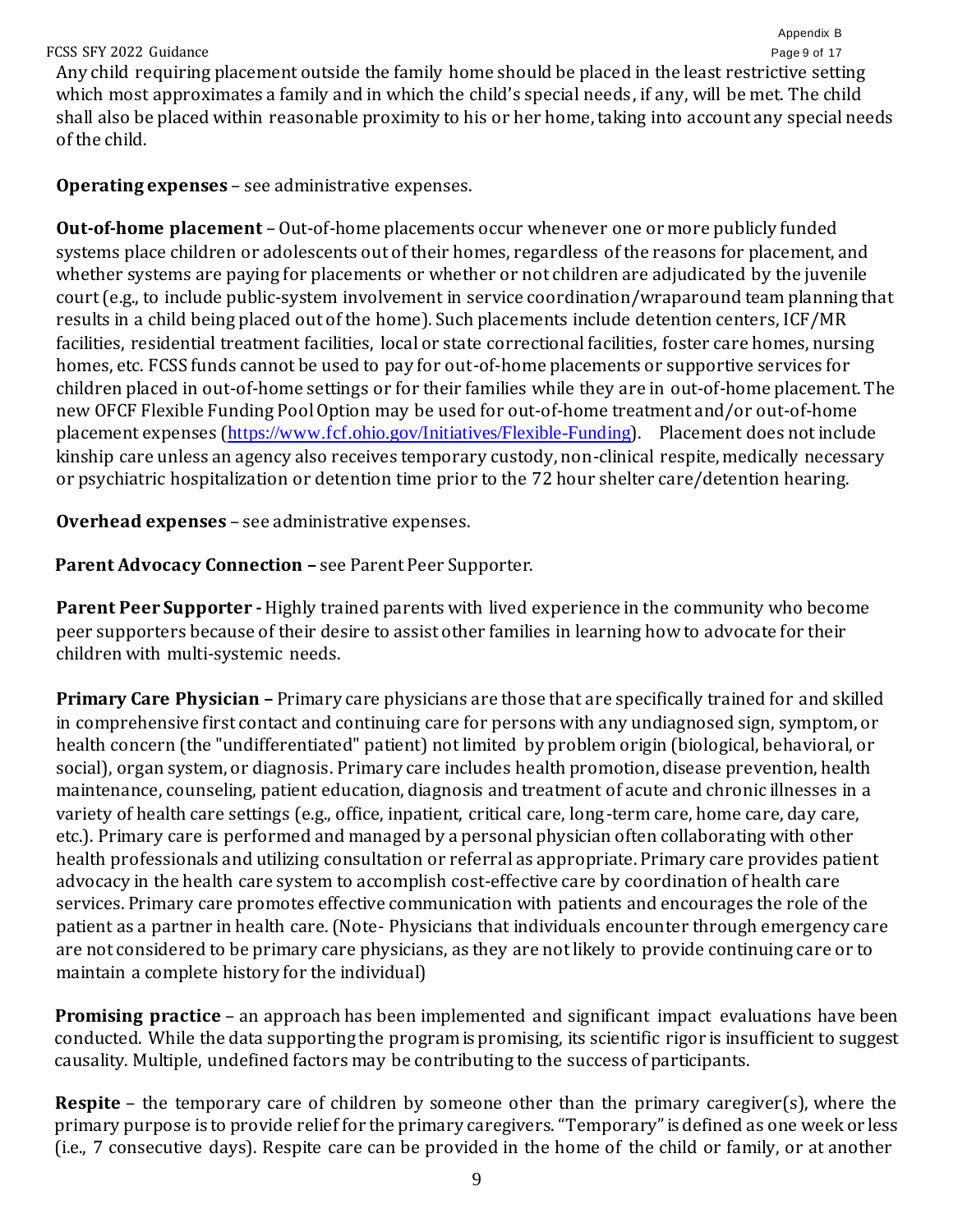#### FCSS SFY 2022 Guidance Page 10 of 17

location. Respite can be provided by a relative or non-relative. Respite care does not involve a change of custody. Respite does not include an out-of-home placement where one or more publicly funded systems assist in the planning for or placement of children or adolescents outside of their homes, or other placement into one ofthe following: psychiatric hospital, detention center, residential treatment facility, local or state correctional facility, foster care, group home or clinically-based interventions. For overnight camp limitations, see camp definition.

**Trauma-informed care** – conveys a purposeful, therapeutic approach to individuals exposed to trauma, and can operate on many levels. It specifically addresses in a positive way the biological, neurological, psychological, social and/or societal consequences of trauma in the individual to facilitate their healing. Providing trauma informed care involves the closely interrelated triad of understanding, commitment, and practices, organized around the goal of successfully addressing the trauma-based needs of those receiving services. Prerequisite*s* for a trauma informed system of care involves: 1) administrative commitment to change, 2) universal screening, 3) staff training and education, 4) hiring practices and 5) review of policies and procedures.

**High-Fidelity Wraparound** – High-Fidelity Wraparound is an intensive planning and facilitation process, utilizing a comprehensive team to develop a uniquely designed helping plan based on the youth and family's unmet needs, and is inclusive of unique resources linked to youth and family strengths. It is not a treatment or service per se. High-Fidelity Wraparound is not a process for all; it is applicable and most effective for those with complex needs and histories of extensive and costly service utilization. Ohio's Wraparound model is based on the National Wraparound Initiative that includes a fidelity assessment system, which is a multi-method approach to evaluating the quality of individualized care planning and coordination for youth with complex needs. For more information, refer to the National Wraparound Initiative website at: [http://www.nwi.pdx.edu.](http://usaspending.gov/) Through the ENGAGE initiative, there was an Ohio-specific Wraparound website created and those resources can be found at: [http://www.wraparoundohio.org/](https://www.fcf.ohio.gov/Initiatives/Flexible-Funding)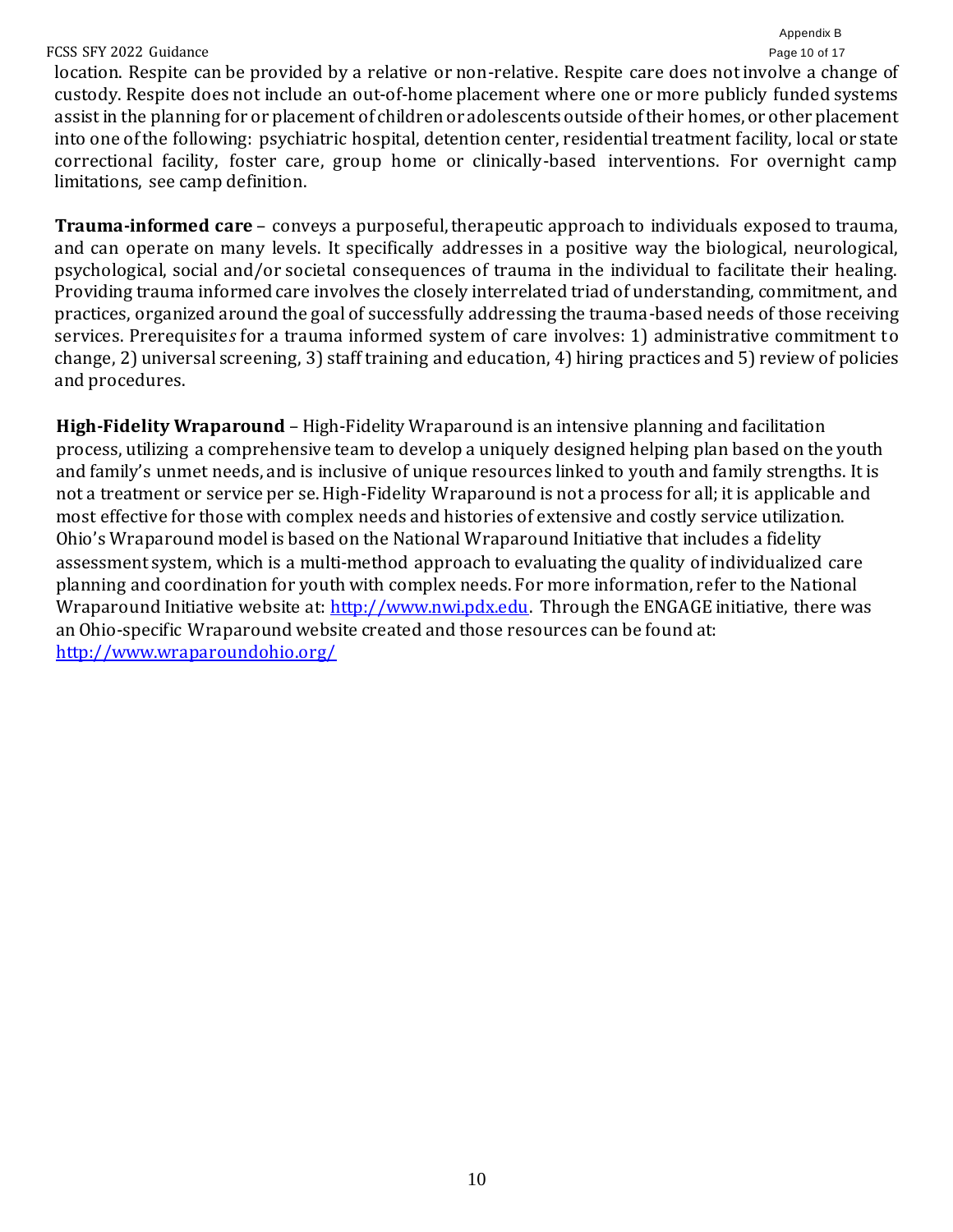## **Appendix B**

## **Instructions for Completing FCSS Monthly Reports**

The following guidance was created to assist counties in reporting data. If, after reading this guidance, you still have questions about how to count or enter information requested, please contact your regional coordinator before entering your data. Do not include children/young adults in service coordination/wraparound for whom FCSS funds were not used.

## **Month Service Provided**

• Reflect the month the service/ support was provided when reporting services and supports

## **Family ID**

• Assign siblings with their own family identification marker without using personal names. Youth without siblings may be left blank

## **Personal ID**

• Assign each youth with their own assigned identification marker without using personal names

## **Age Category**

• Select the age range that the individual is currently, by selecting from the drop-down menu to reflect either 0-3, 4-9,10-13,14-18, or 19-21 years of age.

## **High Fidelity/Service Coordination**

• Reflect whether the youth is open in either Service Coordination, or High-Fidelity Wraparound

## **INTAKE Only**

- If youth in service coordination were carried over from the prior SFY and FCSS funds were used to pay for a service, support, and service coordination in the current SFY, reflect the original date of referral at intake. All fields should be entered in the intake section at least once per SFY the youth is being served.
- **School District Code -** Indicate the home school that the youth attends. If they attend a charter, career tech, or private school, simply select the district in which they reside in.
- **Family Advocate Offered:** report if the family was offered a family advocate in the Service Coordination/Wraparound Process.
	- ➢ The FCSS funds do not need to be used to pay for a family advocate for the family advocate to be counted. (If the family advocate was affiliated with PAC or another advocacy entity.
	- $\triangleright$  This question is being asked to track the frequency that family advocates are being accessed by families and to monitor family advocate use throughout state.
	- **PAC involved** report if parents are connected with a PAC (Parent Advocacy Connection) representative.
	- Out of home placement Report if the youth served with FCSS funds that were <u>previously</u> in an out-of-home placement status before formally entering at the FCFC Service Coordination Intake Process.
		- $\triangleright$  The purpose of this question is to monitor the number of children/young adults in service coordination (using FCSS funds) that are returning home from an in out-of-home placements.
		- ➢ An out-of-home placement for purposes of this report is defined as follows: Out-of-home placements occur whenever one or more publicly funded systems place children or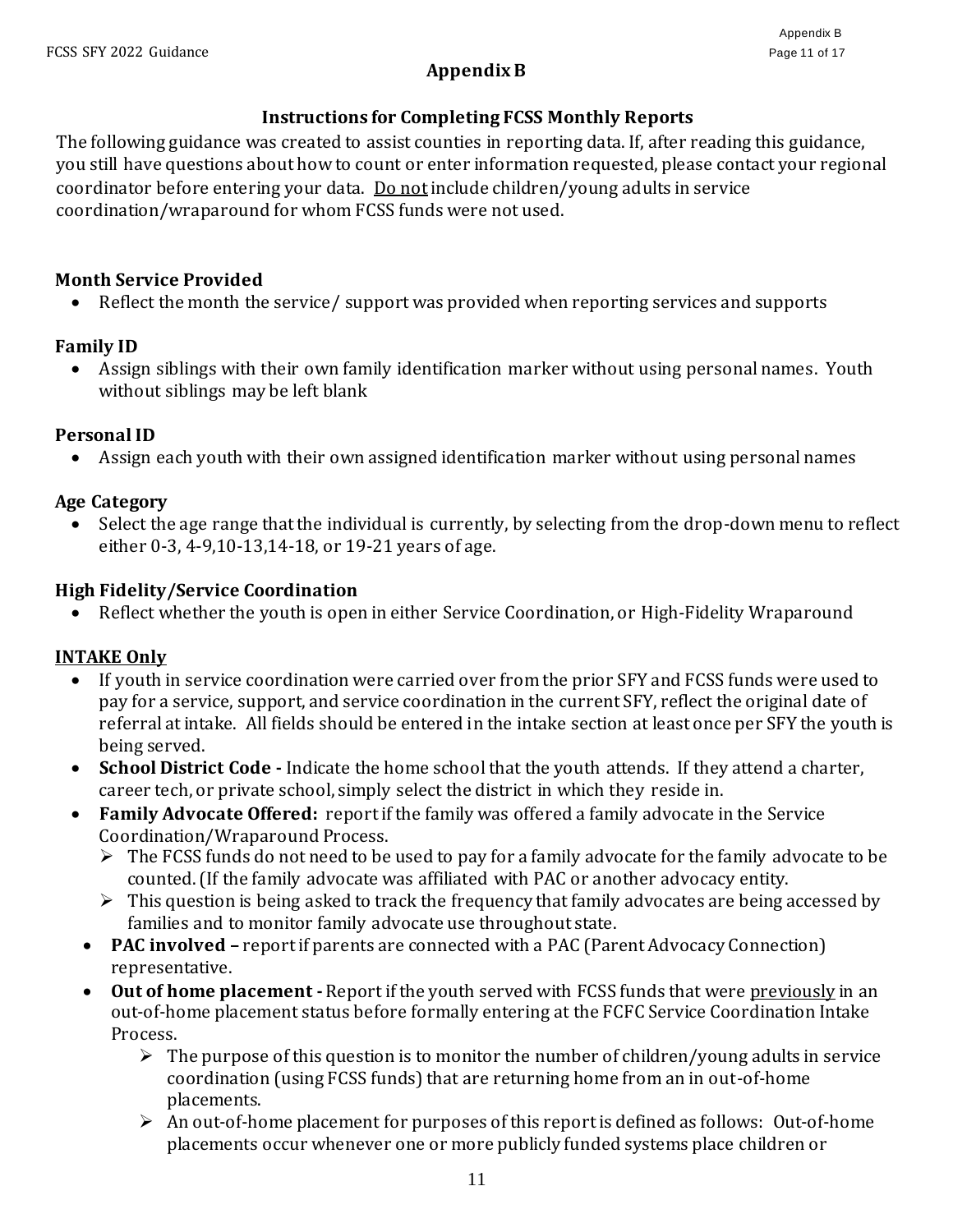#### FCSS SFY 2022 Guidance **Page 11 of 17** Page 11 of 17

adolescents out of their homes, regardless of the reasons for placement, and whether s ystems are paying for placements or whether or not children are adjudicated by the juvenile court. Such placements include detention centers, Developmental Centers**,** residential treatment facilities, local or state correctional facilities, foster care homes, etc. *Exceptions* to this placement count are as follows:

- Children and adolescents placed with relatives (kinship care) as a voluntary placement alternative, UNLESS an agency also receives temporary custody.
- Detention time when a youth is being held for 72 hours or less awaiting a shelter care hearing/detention hearing/arraignment to determine the basic facts and the continued need for confinement. This type of new case holding, and fact-finding period is the only detention stay with county exception.
- Respite care when children are relocated outside their homes and the parents retain custody and where such respite does not exceed seven nights in duration.
- Medically necessary or psychiatric hospitalizations.

## **Referral Source –**

• Reflect which entity the referral was made from, including self/family, Mental Health/Behavioral health provider, Juvenile Justice, Child Protective Services, Education, Physician/Hospital, HMG/Early Intervention, County Board of Developmental Disability, WIC, Head Start/Early Head Start, or other.

## **Referral Date –**

• Reflect the original date of referral at intake

## **CLOSURE only -**

- **Out of home placement** Report if the youth served with FCSS funds subsequently ended up in an out-of-home placement status while they were formally closed in the FCFC Service Coordination Closing Process.
	- $\triangleright$  An out-of-home placement for purposes of this report is defined as follows: Out-of-home placements occur whenever one or more publicly funded systems place children or adolescents out of their homes, regardless of the reasons for placement, and whether systems are paying for placements or whether or not children are adjudicated by the juvenile court. Such placements include detention centers, Developmental Centers, residential treatment facilities, local or state correctional facilities, foster care homes, etc. *Exceptions* to this placement count are as follows:
		- Children and adolescents placed with relatives (kinship care) as a voluntary placement alternative, UNLESS an agency also receives temporary custody.
		- Detention time when a youth is being held for 72 hours or less awaiting a shelter care hearing/detention hearing/arraignment to determine the basic facts and the continued need for confinement. This type of new case holding, and fact-finding period is the only detention stay with county exception.
		- Respite care when children are relocated outside their homes and the parents retain custody and where such respite does not exceed seven nights in duration.
		- Medically necessary or psychiatric hospitalizations.
		- The purpose of this question is to monitor the number of children/young adults in service coordination using FCSS funds that end up in out-of-home placements at the time of closure.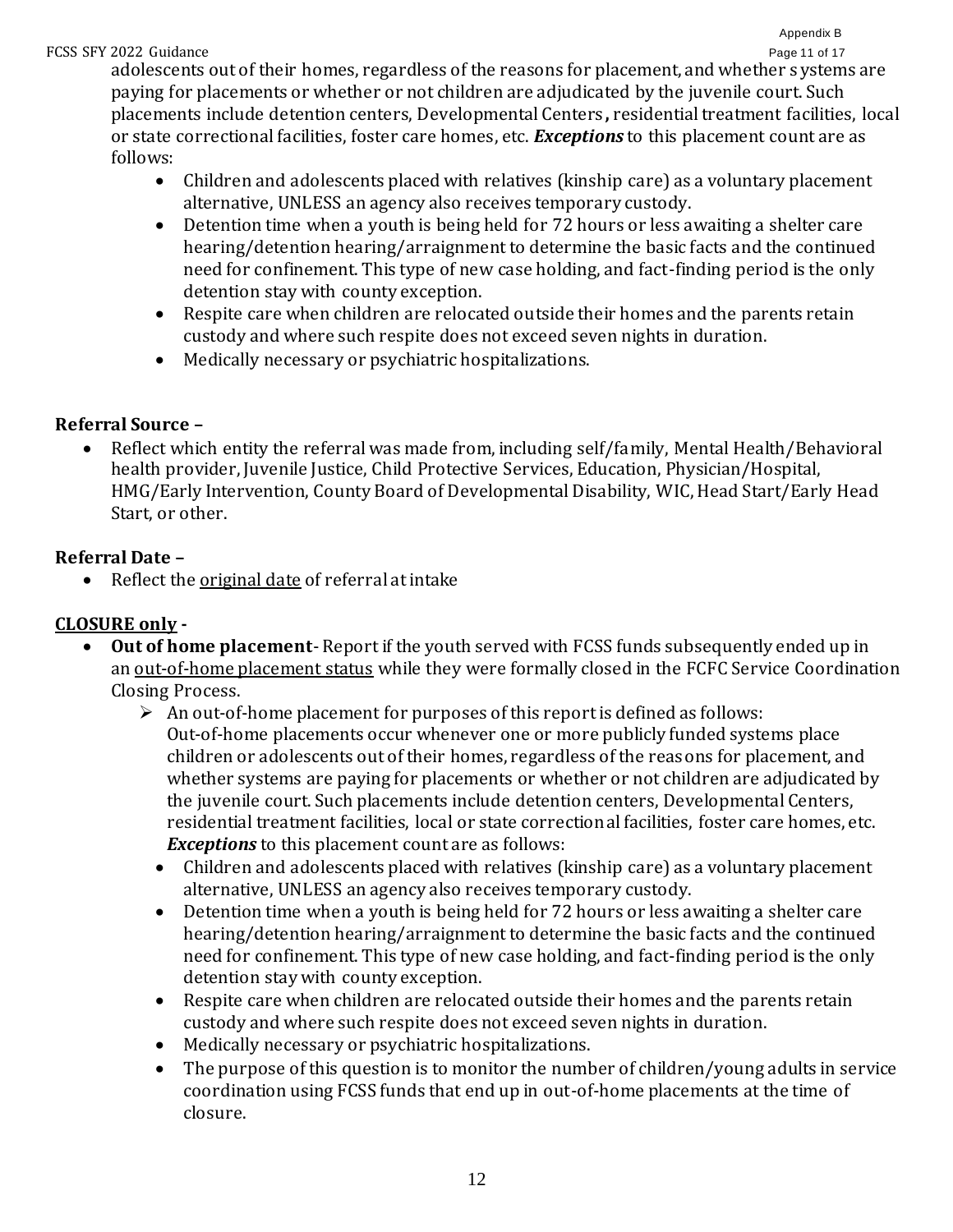- **Number of Days in Service Coordination/Wraparound** this should automatically populate from the original date of referral at intake to closure date.
- **The number of families who exited Service Coordination successfully during SFY 2022 by accomplishing either at least 75%, but less than 100% of the family goals on the IFSCP; or 100% of the family goals on the family IFSCP:**
	- ➢ Count all the goals that each family had on its IFSCP who exited Service Coordination during SFY 2022. Do not include goals that the family team deemed not appropriate for the family and were removed from the plan by the family team.
	- $\triangleright$  Then count the number of goals that the family completed. Divide the number of completed goals by the number of total goals on the plan. This will produce the percent of goals completed successfully by that family.
	- $\triangleright$  After calculating the percent of goal completion for each youth who exited, determine how many of those families fall into the following two categories of 75-99% goal completion and 100% goal completion.
	- ➢ Report the number of families who had a 75% success rate or greater, but less than 100% for goal completion at the time they exited service coordination **OR** report the number of families who completed  $100\%$  of their goals at the time that they exited service coordination.

## **Allowable Family Support Expenditures**

- The purpose of this question is to count the number of times each individual service or support within a category are being provided for each youth to show the overall frequency at which the various categories of services/supports are being provided to youth with FCSS funds during a specific reporting period. In other words, the report is not trying to capture the frequency or intensity of the provision of any individual service. The report is trying to capture the frequency of use of the service categories.
- Definitions of Service/Support Categories:
	- ➢ **Service Coordination** Service Coordination is the entire county process as defined in the county Service Coordination Mechanism developed by the county council. It includes all the activities included in providing this process to a family. Important reminder: Only face-to-face time with the family can be billed for reimbursement through the FCSS funds, however a unit rate can be developed to include other time spent by the service coordinator in preparing for, monitoring and coordinating activities and services in providing service coordination to the families. For more information on how to calculate a unit rate, see the example included in the ODJFS annual agreement.
	- ➢ **Non-Clinical In-Home Parent/Child Coaching**: Parent/Child Coaching is a non-clinical intensive program where a parent coach works with the family in the home to improve parenting and communication skills, address specific behavior, and reduce family stress through a strengths-based, individual family-centered approach. The coach and family develop a plan together to achieve individual family goals. The Parenting Coach provides support and guidance while providing developmental stages information, observing current family functioning, modeling effective parenting and communication skills, and encouraging parents as they build skills and confidence in their parenting abilities. Issues addressed may include developing positive parent/child relationships, family communication, establishing family boundaries and rules, problem solving, age appropriate /effective discipline techniques, school concerns, and managing feelings, stress and family time.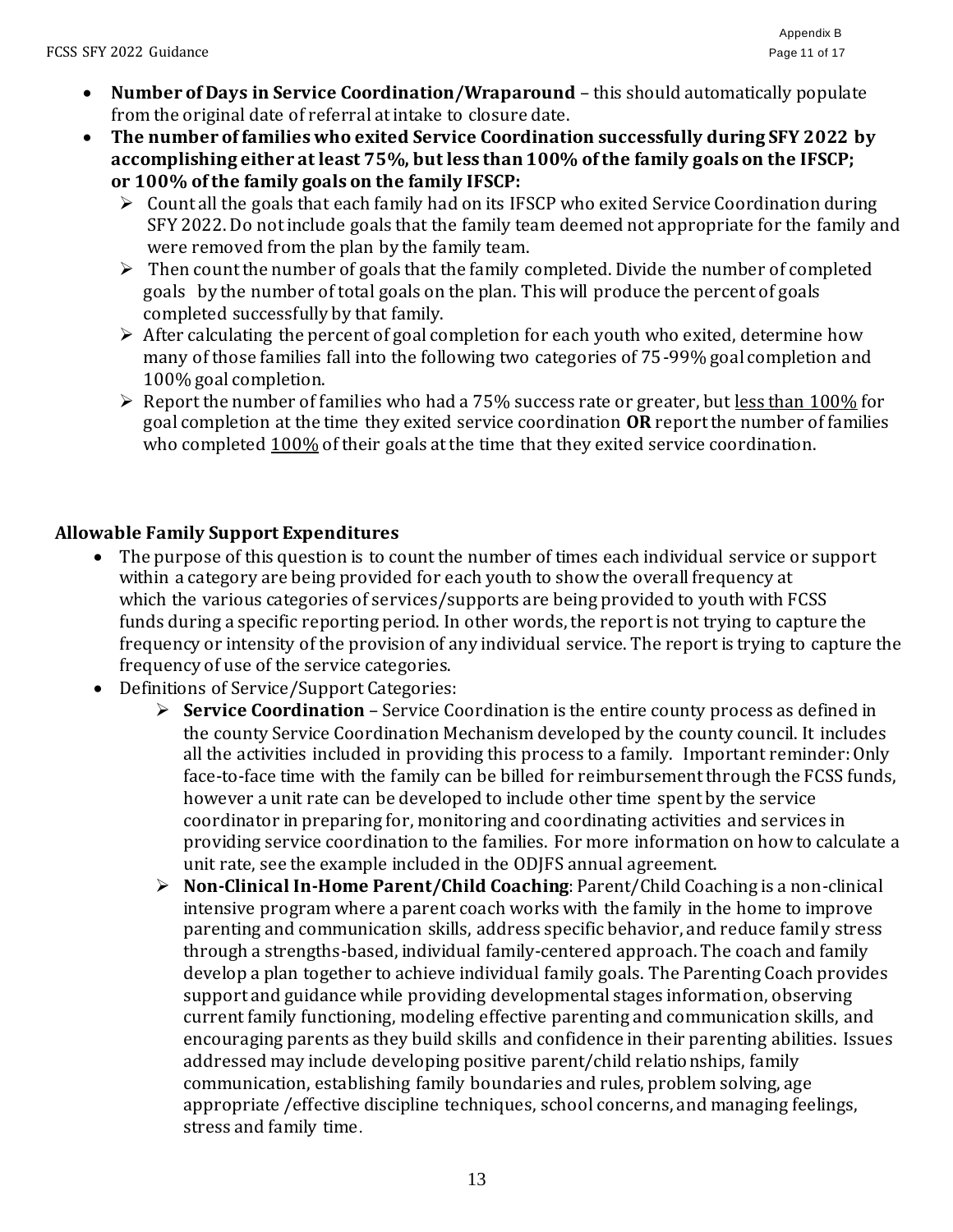#### FCSS SFY 2022 Guidance **Page 11 of 17** and 17 and 17 and 17 and 17 and 17 and 17 and 18 and 17 and 17 and 17 and 17 and 17 and 17 and 17 and 17 and 17 and 17 and 17 and 17 and 17 and 17 and 17 and 17 and 17 and 17 and 17 a

- ➢ **Non-Clinical Parent Support Groups**: Non-clinical parent support groups offer Peer to Peer Support. Groups may be provided in a structured or informal setting. Leadership typically comes from parents who have personal experience in the focus area of the support group (i.e., those parents who have "been there"). Groups may be facilitated by a trained parent/consumer, but the types of help offered in a peer-to-peer support group are considered nonprofessional. These groups provide opportunities for parents to network/interact, share experiences, provide peer support and lessen any feelings of isolation. Non-clinical parent support groups do NOT include group therapy sessions or those support groups that require the participation, facilitation, and/or leadership skills of a trained clinician.
- ➢ **Parent Education**: Parent education is provided in a group or classroom setting. The curriculum used provides guidance in developing and practicing positive parenting techniques. Goals of the program include increasing parents' confidence and competence in enhancing their children's development, learning and social skills. Included are age appropriate/effective discipline techniques, knowledge of child development stages, and establishing age-appropriate parental expectations. Issues addressed may include developing positive parent/child relationships, family communication, establishing family boundaries and rules, problem solving, school concerns, and managing feelings, stres s and family time.
- ➢ **Mentoring**: Mentoring is a developmental partnership through which one person shares knowledge, skills, information, perspective and friendship to foster the personal growth of someone else. It is a relationship between an experienced person and a less experienced person for the purpose of helping the one with less experience by providing wisdom, guidance and support. It can be provided in multiple settings, such as in the home, school or other community locations.
- ➢ **Respite (including Camps):** the temporary care of children by someone other than the primary caregiver(s), where the primary purpose is to provide relief for the primary caregivers. "temporary" is defined as one week or less (i.e., 7 consecutive days). Respite care can be provided in the home of the child or family, or at another location. Respite can be provided by a relative or non-relative. Respite care does not involve a change of custody. Respite does not include an out-of-home placement where one or more publicly funded systems assist in the planning for or placement of children or adolescents outside of their homes, or other placement into one of the following: psychiatric hospital, detention center, residential treatment facility, local or state correctional facility, foster care, group home or clinically based interventions. Camp used as respite for caregivers includes day camp or overnight camp. Overnight camp is limited to 6 days per year per child, however there is no limit for day camp. FCSS can be used to support non-therapeutic structured camp activities designed to provide respite. When camp is primarily used as respite for the caregivers, it should be reported in the Respite category.
- ➢ **Transportation**: Transportation assistance is provided to a family to accommodate the family in getting from one place to another that is essential for accomplishing a necessary life function. It can be in the form of funds for gasoline, cab/bus/other public transportation fare.
- ➢ **Social/Recreational Supports**: Social /Recreational Supports are activities that provide social or recreational outlets for children and/or their families that will improve social/recreational functioning/skills and increase social/recreational opportunities for the child/families. Acceptable examples of this would be participation in sports (participation fees/equipment), clubs (fees/materials to participate), creative arts activities (participation and materials fees), games (inside and outside), community recreational activities, personal hobbies, camps (for social/recreational purposes, and not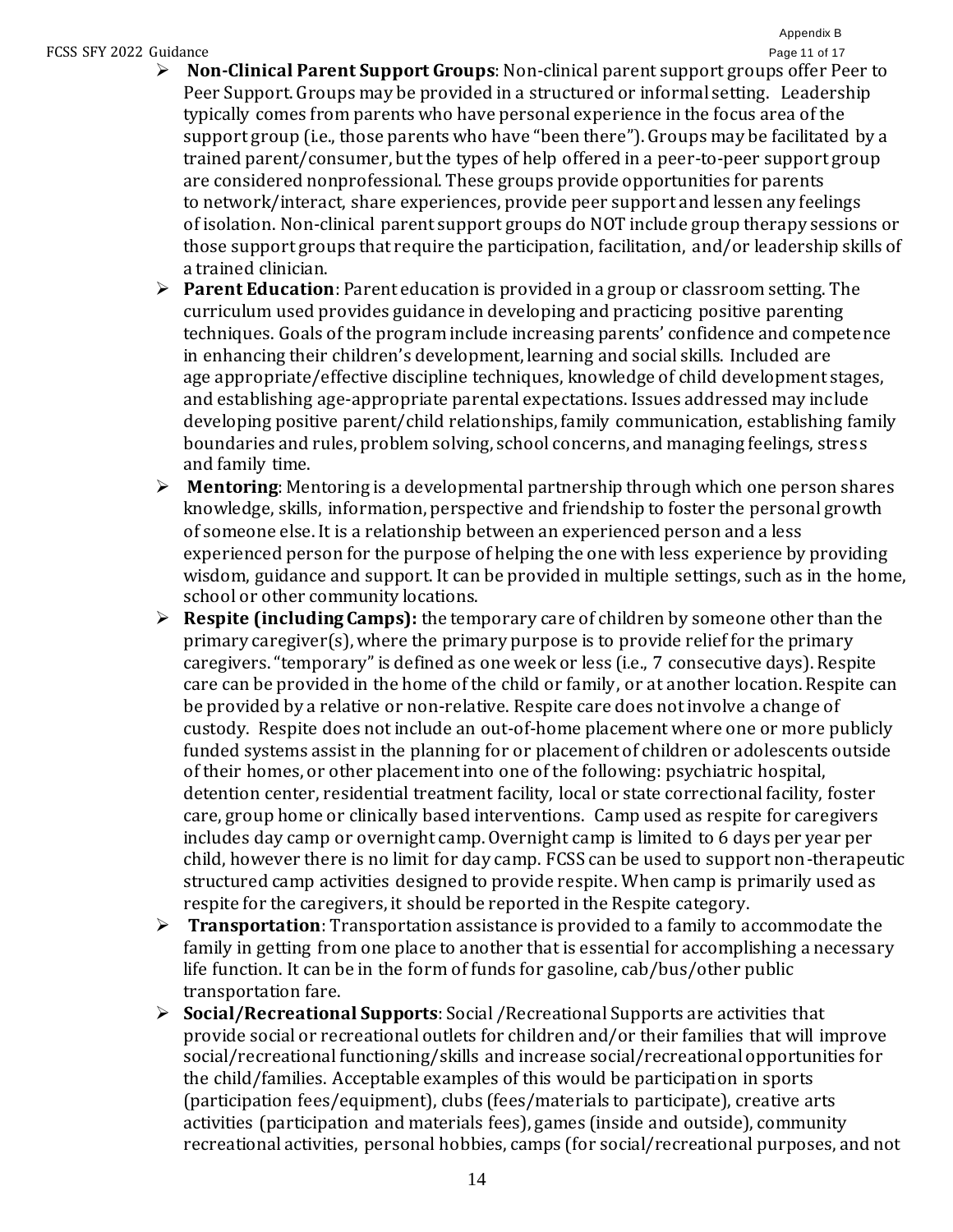#### FCSS SFY 2022 Guidance **Page 11 of 17** and 17 and 17 and 17 and 17 and 17 and 17 and 18 and 17 and 17 and 17 and 17 and 17 and 17 and 17 and 17 and 17 and 17 and 17 and 17 and 17 and 17 and 17 and 17 and 17 and 17 and 17 a

for the purpose of respite for caregivers) etc. Camp includes day camp or overnight camp. Overnight camp is limited to 6 days per year per child, however there is no limit for day camp.

- ➢ **Safety and Adaptive Equipment**: Adaptive equipment includes devices that are used to assist children with physical or mental disabilities in completing activities of daily living. Typically, a piece of adaptive equipment is utilized to increase a child's level of functioning. Examples of adaptive equipment or assistive technology are wheelchairs, lifts, ramps, standing frames, gait trainers, augmentative devices to assist with communication, bath chairs and recreational items such as swings or tricycles. Safety equipment would be those items that reduce a child's risk of injury while involved in typical life activities. Care must be taken to ensure that FCSS funds are not used to fund types of equipment that are considered medical equipment, are eligible to be paid for through Medicaid, are the responsibility of schools to provide for children on an IEP, or that could or should be provided through another government or community non-profit organization.
- ➢ **Structured Activities to Improve Family Functioning**: This category includes activities that support the family's ability to interact more effectively with each other in areas such as: problem solving, communication, and family roles. Activities typically involve togetherness of the family unit. It can include such things as playing board games together , family outings, planting and harvesting a family garden, cooking a meal together, an educational walk or bike tour, or a family picnic.
- ➢ **Parent Advocacy** Parent advocates assist families in service coordination to navigate the various child-serving systems in which their children may be involved, to research their options available to them, and to work effectively with professionals to achieve the best outcomes for their children. They support families by helping to enhance the parents' advocacy skills and by encouraging them to speak on behalf of their children and families. Advocates attend school meeting, juvenile court hearings, case reviews and treatment team meetings with the family. Advocates also inform and educate families about the FCF service coordination process and other services available to them in their communities.
- ➢ **Youth/Young Adult Peer Support** A Peer Support Specialist is an individual with a lived experience of mental illness and recovery who provides peer support to individuals. A Certified Peer Support Specialist is a peer who has completed professional training in order to advance their skills and competencies. Peer support services are programs, discussions, events, groups, etc. within the mental health system that are led by people in recovery and based on the philosophy of peer support. Peer support services take place within the structure of an agency and are provided as a service by a trained peer specialist. As young adults transition out of child mental health services and into the adult system which can be very daunting, youth/young adult peer support services can assist with these transition challenges. Peer Support Specialist can serve individuals as early as 13 years old and through the age of 25.
- ➢ **Other** Other services or supports that do not fall within any of the other defined categories must receive prior approval from your Regional Coordinator before funds are used to pay for them. If the item/service being considered for a family is listed on the OFCF website on the Q and A document as a previously approved item/service under the "Other" category, a county may provide and use FCSS funds to pay for this item. The county must be certain that the service/support and circumstances for providing it are identical to the item on the Q and A document. Some items on the Q and A document list may have been approved due to specific circumstances of a family. If in doubt, contact your Regional Coordinator and ask.
- **T**he most recent FCSS Q and A document along with other FCSS related documents are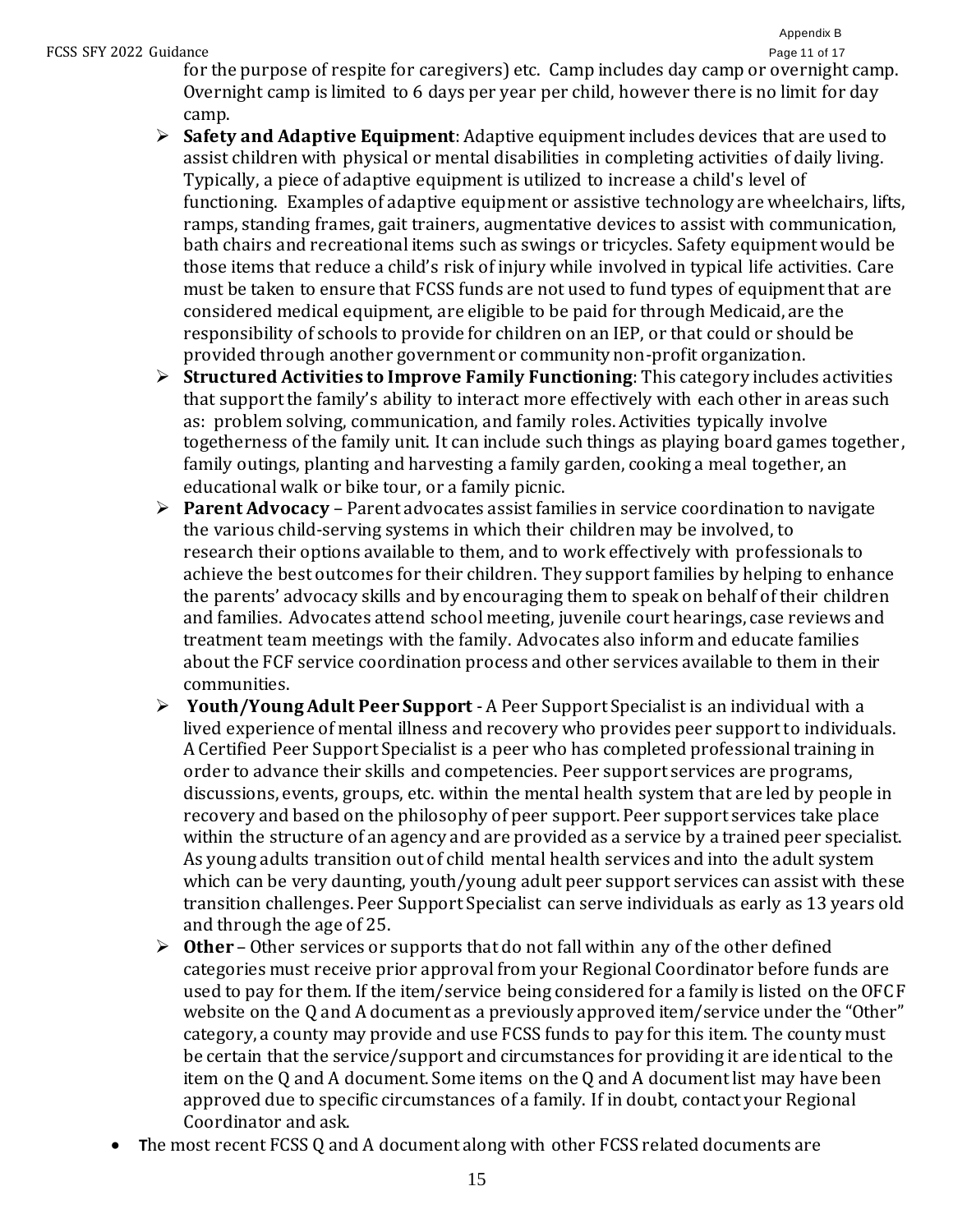#### FCSS SFY 2022 Guidance Page 11 of 17

available on the OFCF website at https://fcf.ohio.gov/ for your reference.

#### **Primary Identified Need Addressed**

• Identify the primary need that the service/supports are addressing such as. Developmental disabilities, child abuse, child neglect, mental health, alcohol/drug, Unruly, Delinquent, Physical Health, Special Education, Poverty, Early Intervention, Autism Spectrum Disorder, or Primary Care Physician needed.

#### **Expenses**

• reflect the total cost of the services provided for each youth within the reporting period. Please make sure the total of each reporting period is added to the top of the next reporting period.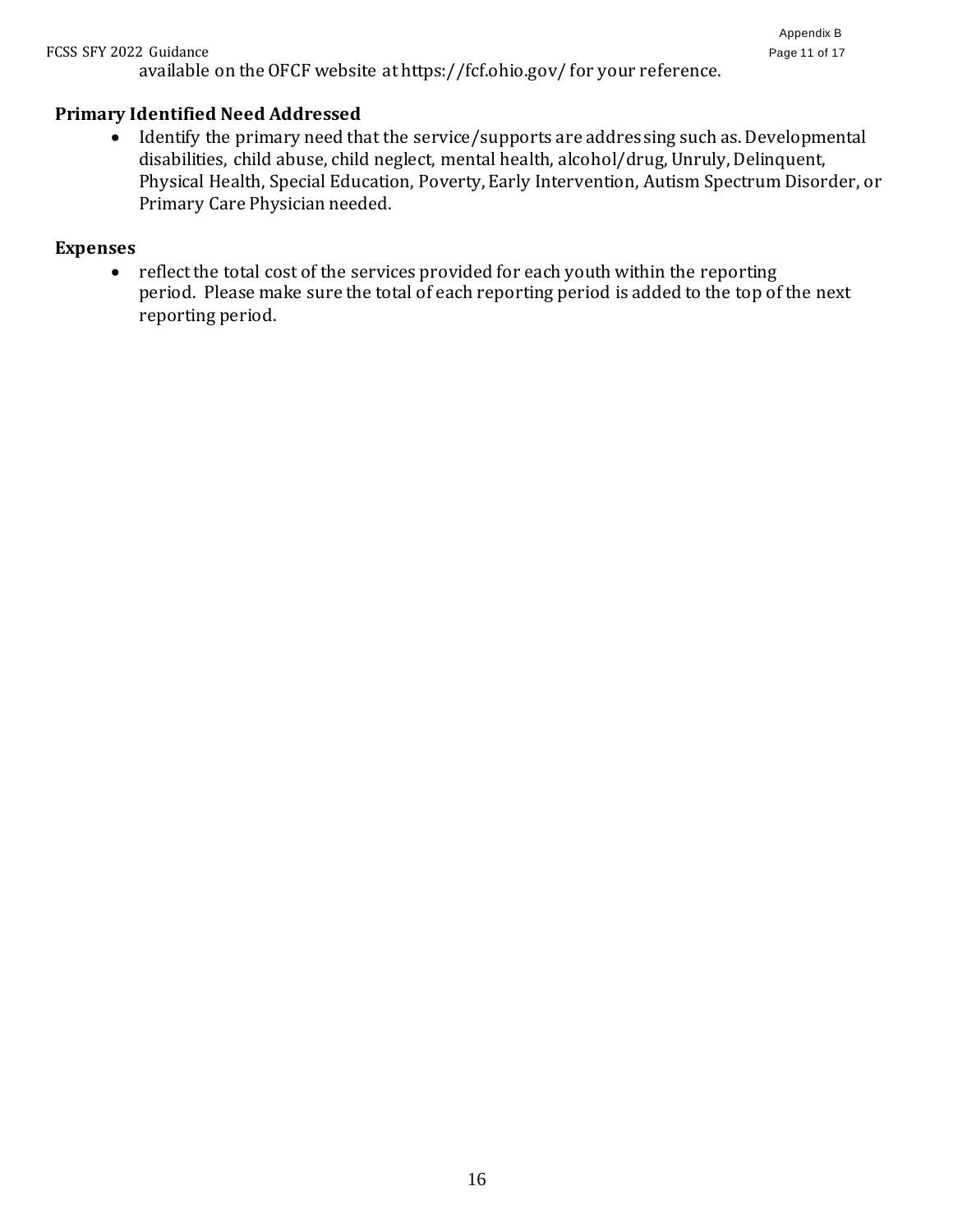#### **Appendix D: Family Centered Services and Supports**

#### **Service Coordination Unit Rate Calculation Narrative and Example**

This narrative is structured to give direction and examples of how to calculate the unit rate to charge for service coordination on a per hour basis for face-to-face time spent with families who are accepted into Family and Children First Council (FCFC) Service Coordination and who have a family team and a family plan. A chart with an example of how to calculate the unit rate is below.

The numbers provided in the example are not intended to guide the county in estimating hours but were inserted solely for the purpose of providing an example. Please refer to the FCSS Guidance, in addition to this document, for further explanation of FCFC service coordination requirements.

If a county employs a service coordinator to provide all of the functions of service coordination for that county, please follow this example and refer to the below Unit Rate Calculation Chart.

- 1. Begin by estimating the average number of hours the service coordinator spends providing the activities listed in the first column for a single-family in-service coordination throughout the entire period of time the family is in service coordination.
- 2. Record each estimated amount of time in the second column for each activity listed in Rows 1-6.
- 3. Total the number of hours listed in second column and record in second column, row 7.
- 4. Record the hourly salary and cost of fringe benefits for the service coordinator in the third column, row 7.
- 5. In the fourth column, row 7, multiply the number of hours listed in second column, row 7 by the hourly salary of the service coordinator listed in third column, row 7 and record the result.
- 6. In the fifth column, row 7, divide the amount listed in the fourth column by the total number of face-to-face hours spent with a family listed in second column, row 1. This will give you the hourly unit rate that can be charged for each face-to-face hour that the service coordinator spends with a family.

If the county contracts with multiple providers who each employ one service coordinator to provide FCFC service coordination to families, each provider should calculate the unit rate for service coordination based on these directions and examples. (See table on next page.)